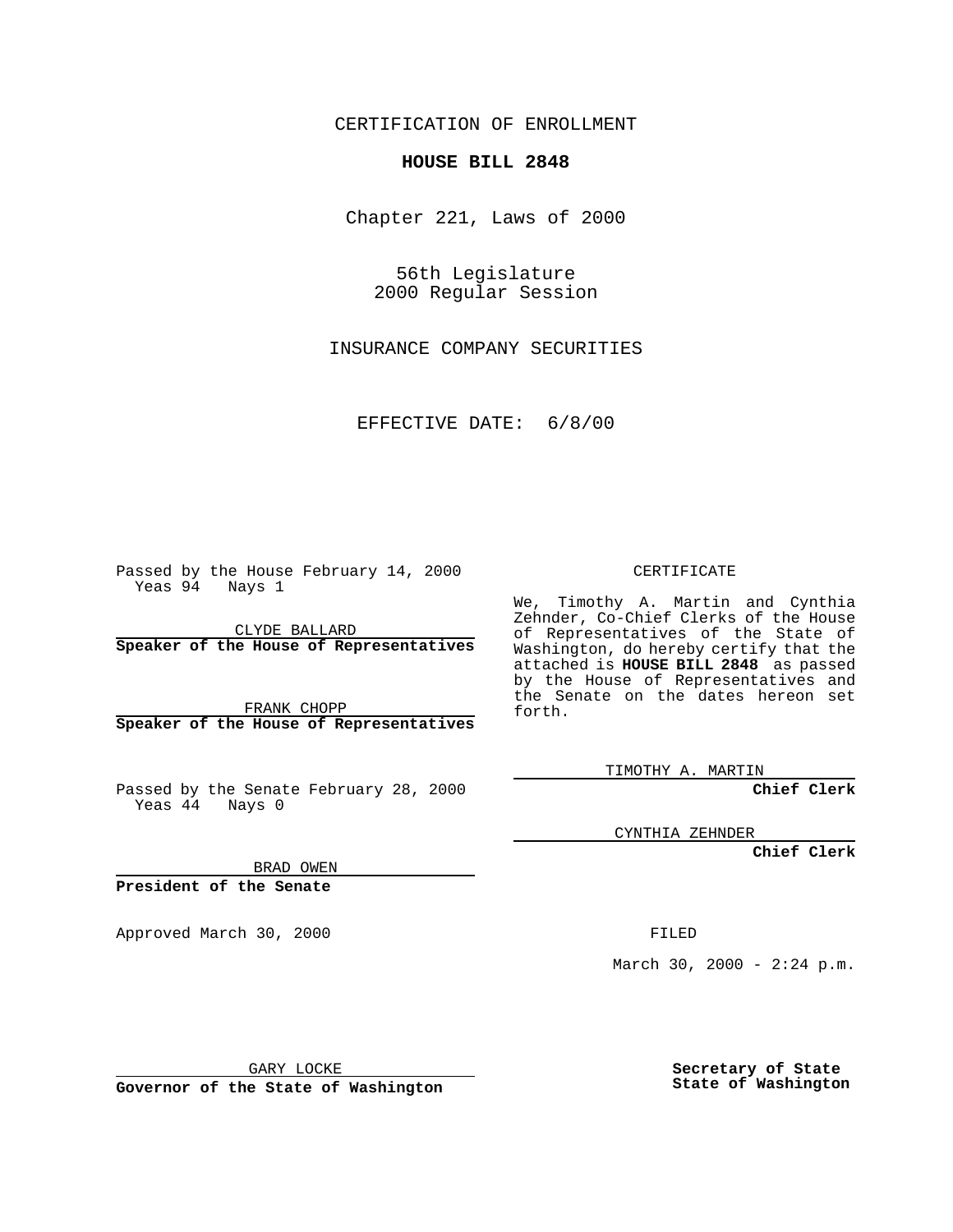## **HOUSE BILL 2848** \_\_\_\_\_\_\_\_\_\_\_\_\_\_\_\_\_\_\_\_\_\_\_\_\_\_\_\_\_\_\_\_\_\_\_\_\_\_\_\_\_\_\_\_\_\_\_

\_\_\_\_\_\_\_\_\_\_\_\_\_\_\_\_\_\_\_\_\_\_\_\_\_\_\_\_\_\_\_\_\_\_\_\_\_\_\_\_\_\_\_\_\_\_\_

Passed Legislature - 2000 Regular Session

## **State of Washington 56th Legislature 2000 Regular Session**

**By** Representatives Hatfield, Benson and Keiser; by request of Insurance Commissioner

Read first time 01/21/2000. Referred to Committee on Financial Institutions & Insurance.

 AN ACT Relating to the safeguarding of securities of domestic insurance companies, health care service contractors, health maintenance organizations, and health carriers; amending RCW 48.04.010 and 48.04.020; and adding new sections to chapter 48.13 RCW.

BE IT ENACTED BY THE LEGISLATURE OF THE STATE OF WASHINGTON:

 NEW SECTION. **Sec. 1.** The definitions in this section apply throughout sections 1 through 6 of this act unless the context clearly requires otherwise.

(1) "Broker" means a broker as defined in RCW 62A.8-102(1)(c).

 (2) "Clearing corporation" means a depository corporation which maintains a book entry accounting system and which meets the requirements of RCW 62A.8-102(1)(e).

 (3) "Commissioner" means the insurance commissioner of the state of Washington.

 (4) "Federal reserve book-entry securities system" means the computerized systems sponsored by the United States department of the treasury and certain agencies and instrumentalities of the United States for holding and transferring securities of the United States government and such agencies and instrumentalities, respectively, and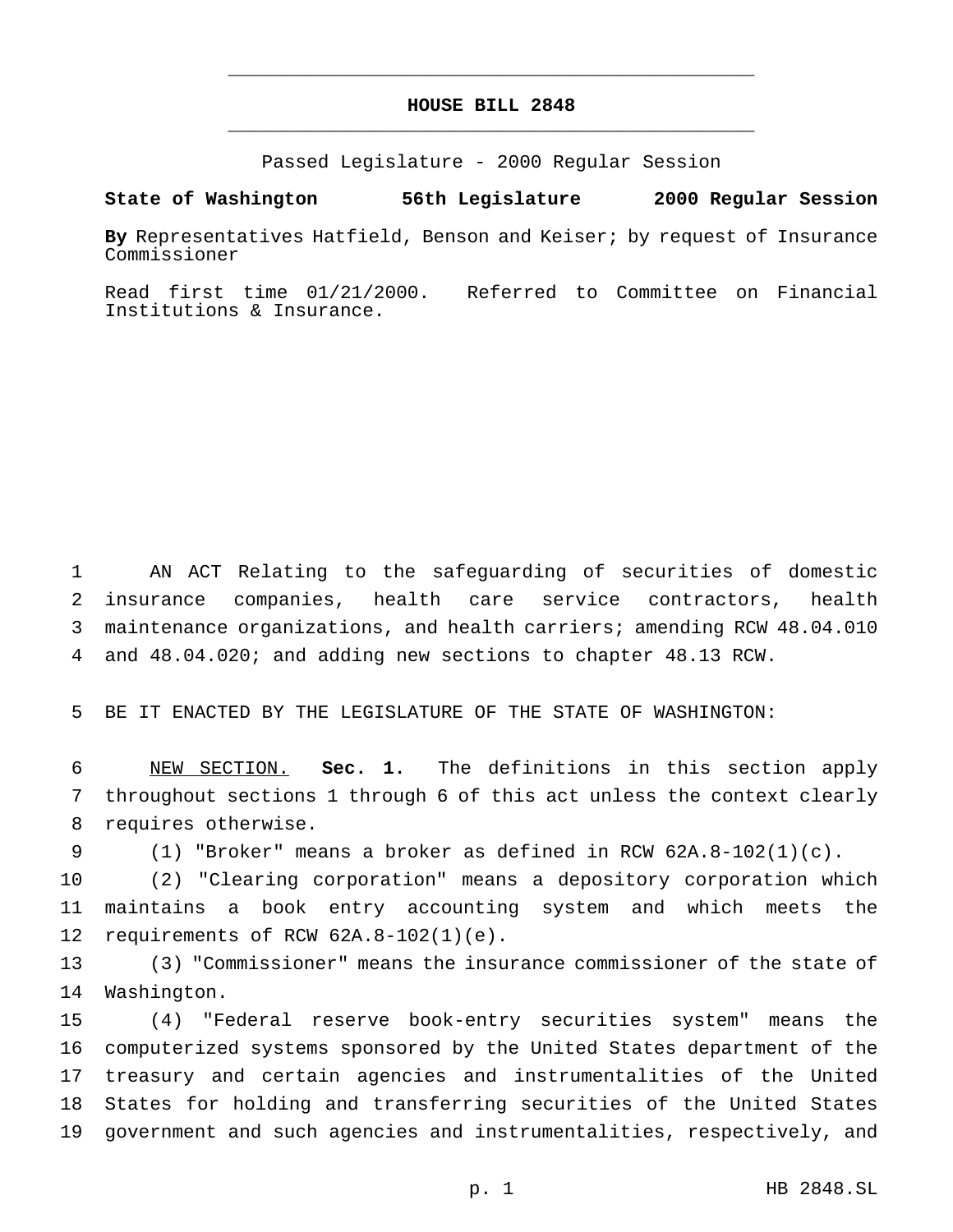managed by the federal reserve system for participating financial institutions.

 (5) "Participating financial institution" means a depositary financial institution such as a national bank, state bank, savings and loan, credit union, or trust company that is:

 (a) Authorized to participate in the federal reserve book-entry system; and

 (b) Licensed by the United States or the banking authorities in its state of domicile and is regularly examined by the licensing authority.

 (6) "Qualified custodian" means either a participating financial institution or a clearing corporation, or both. A qualified custodian does not include a broker.

 (7) "Securities" means instruments as defined in RCW 62A.8-102(1)(o).

 NEW SECTION. **Sec. 2.** Notwithstanding any other provision of law, a domestic insurance company may deposit or arrange for the deposit of securities held in or purchased for its general account and its separate accounts in a clearing corporation or the federal reserve book-entry securities system. When securities are deposited with a clearing corporation, certificates representing securities of the same class of the same issuer may be merged and held in bulk in the name of the nominee of such clearing corporation with any other securities deposited with such clearing corporation by any person, regardless of the ownership of such securities, and certificates representing securities of small denominations may be merged into one or more certificates of larger denominations. The records of any participating financial institution through which an insurance company holds securities in the federal reserve book-entry securities system, and the records of any custodian banks through which an insurance company holds securities in a clearing corporation, shall at all times show that such securities are held for such insurance company and for which accounts thereof. Ownership of, and other interests in, such securities may be transferred by bookkeeping entry on the books of such clearing corporation or in the federal reserve book-entry securities system without, in either case, physical delivery of certificates representing such securities.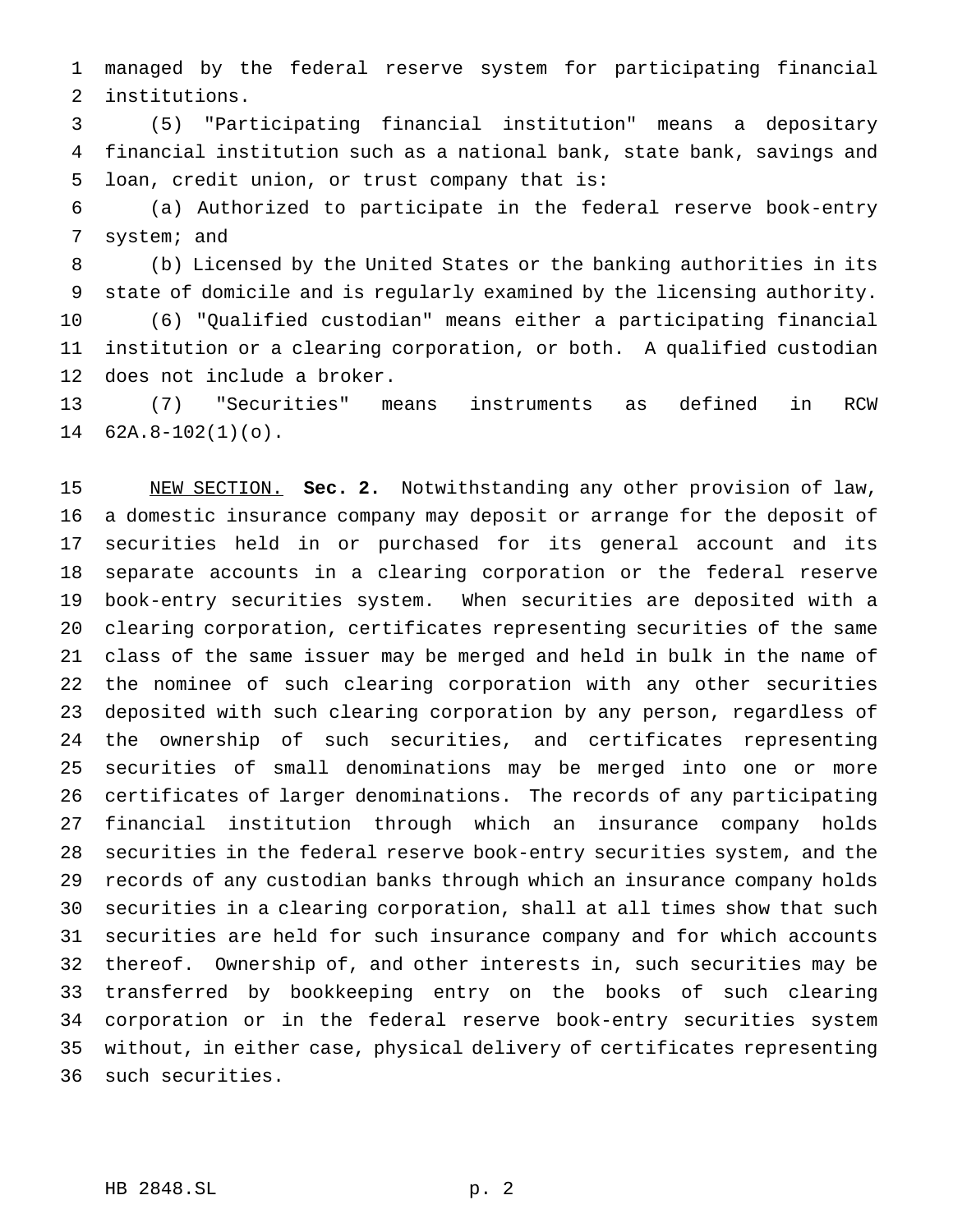NEW SECTION. **Sec. 3.** The following are the only authorized methods of holding securities:

 (1) A domestic insurance company may hold securities in definitive certificates;

 (2) A domestic insurance company may, pursuant to an agreement, designate a participating financial institution or institutions as its custodian through which it can transact and maintain book-entry securities on behalf of the insurance company; or

 (3) A domestic insurance company may, pursuant to an agreement, participate in depository systems of clearing corporations directly or through a custodian bank.

 NEW SECTION. **Sec. 4.** A domestic insurance company using the methods of holding securities under section 3 (2) or (3) of this act is required to receive a confirmation from:

 (1) The participating financial institution or the qualified custodian whenever securities are received or surrendered pursuant to the domestic insurance company's instructions to a securities broker; or

 (2) The securities broker provided that the domestic insurance company has given the participating financial institution or qualified custodian and the securities broker matching instructions authorizing the transaction, which have been confirmed by the participating financial institution or qualified custodian prior to surrendering funds or securities to conduct the transaction.

 NEW SECTION. **Sec. 5.** (1) A broker executing a securities trade pursuant to an order from a domestic insurance company shall send confirmation to the domestic insurance company or the clearing corporation confirming the order has been executed within twenty-four hours after order completion.

 (2) A broker may not hold in its own account for longer than seventy-two hours any securities bought or sold pursuant to an order from a domestic insurance company.

 NEW SECTION. **Sec. 6.** (1) Notwithstanding the maintenance of securities with a qualified custodian pursuant to agreement, if the commissioner:

(a) Has reasonable cause to believe that the domestic insurer:

p. 3 HB 2848.SL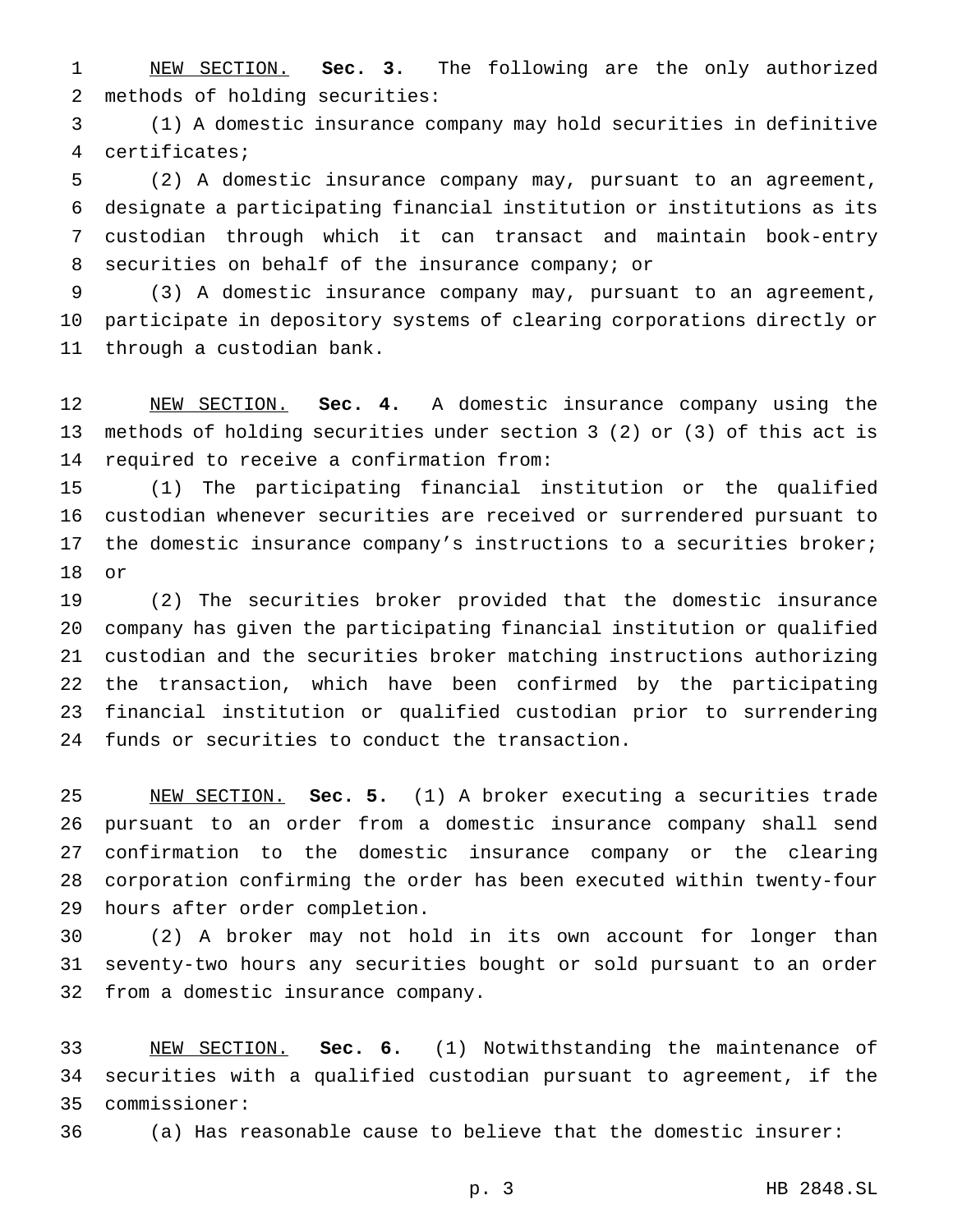(i) Is conducting its business and affairs in such a manner as to threaten to render it insolvent;

 (ii) Is in a hazardous condition or is conducting its business and affairs in a manner that is hazardous to its policyholders, creditors, or the public; or

 (iii) Has committed or is committing or has engaged or is engaging in any act that would constitute grounds for rendering it subject to rehabilitation or liquidation proceedings; or

 (b) Determines that irreparable loss and injury to the property and business of the domestic insurer has occurred or may occur unless the commissioner acts immediately;

 then the commissioner may, without hearing, order the insurer and the qualified custodian promptly to effect the transfer of the securities to another qualified custodian approved by the commissioner. Upon receipt of the order, the qualified custodian shall promptly effect the transfer of the securities. Notwithstanding the pendency of any hearing or request for hearing, the order shall be complied with by those persons subject to that order. Any challenge to the validity of the order shall be made under chapter 48.04 RCW, however, the stay of action provisions of RCW 48.04.020 do not apply. It is the responsibility of both the insurer and the qualified custodian to oversee that compliance with the order is completed as expeditiously as possible. Upon receipt of an order, there shall be no trading of the securities without specific instructions from the commissioner until the securities are received by the new qualified custodian, except to the extent trading transactions are in process on the day the order is received by the insurer and the failure to complete the trade may result in loss to the insurer's account. Issuance of an order does not affect the qualified custodian's liabilities with regard to the securities that are the subject of the order.

 (2) No person other than the insurer has standing at the hearing by the commissioner or for any judicial review of the order.

 NEW SECTION. **Sec. 7.** The commissioner may adopt rules to implement and administer sections 1 through 6 of this act.

 **Sec. 8.** RCW 48.04.010 and 1990 1st ex.s. c 3 s 1 are each amended to read as follows:

## HB 2848.SL p. 4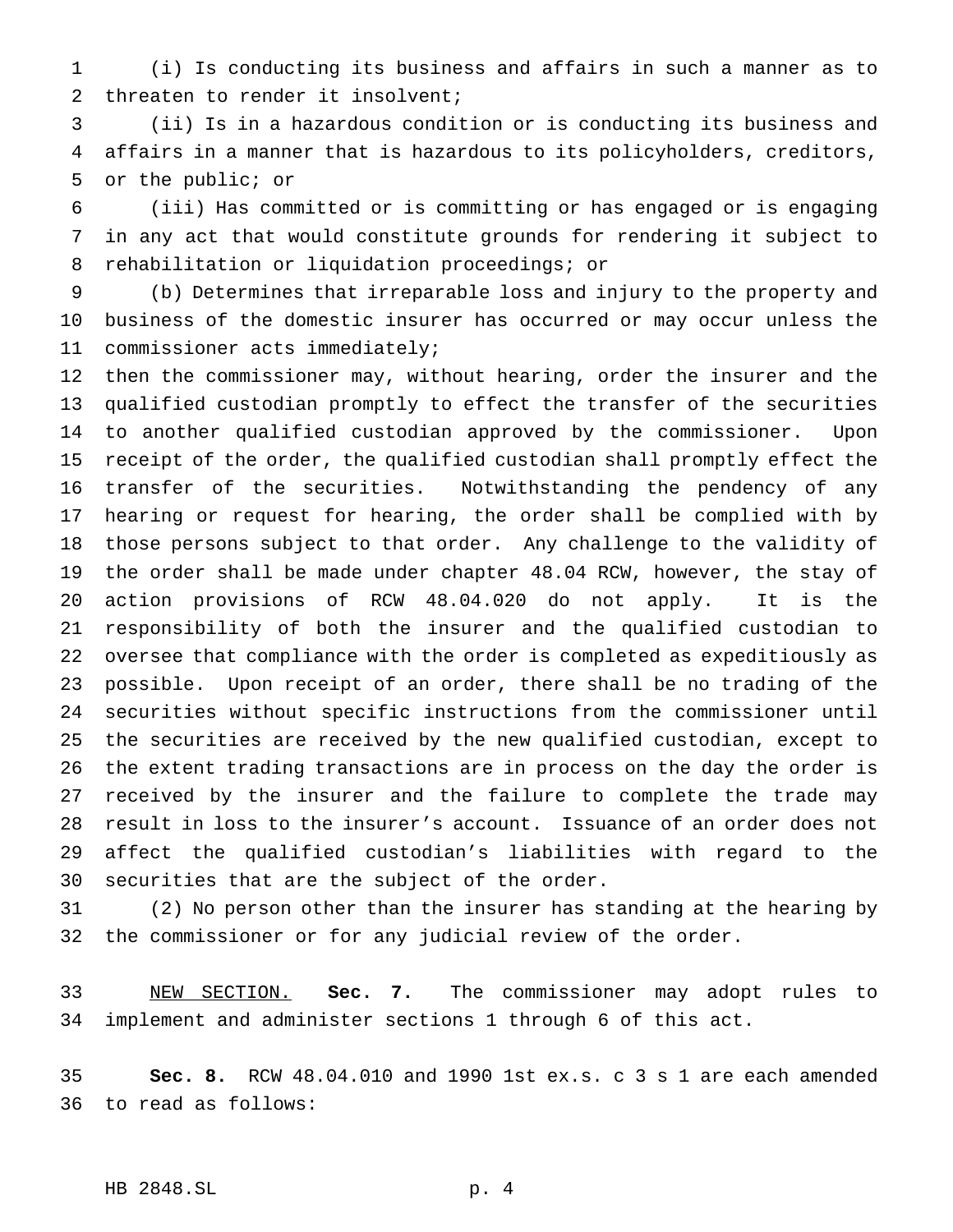(1) The commissioner may hold a hearing for any purpose within the scope of this code as he or she may deem necessary. The commissioner shall hold a hearing:

(a) If required by any provision of this code; or

 (b) Except under section 6 of this act, upon written demand for a hearing made by any person aggrieved by any act, threatened act, or failure of the commissioner to act, if such failure is deemed an act under any provision of this code, or by any report, promulgation, or order of the commissioner other than an order on a hearing of which such person was given actual notice or at which such person appeared as a party, or order pursuant to the order on such hearing.

 (2) Any such demand for a hearing shall specify in what respects such person is so aggrieved and the grounds to be relied upon as basis for the relief to be demanded at the hearing.

 (3) Unless a person aggrieved by a written order of the commissioner demands a hearing thereon within ninety days after receiving notice of such order, or in the case of a licensee under Title 48 RCW within ninety days after the commissioner has mailed the order to the licensee at the most recent address shown in the commissioner's licensing records for the licensee, the right to such hearing shall conclusively be deemed to have been waived.

 (4) If a hearing is demanded by a licensee whose license has been temporarily suspended pursuant to RCW 48.17.540, the commissioner shall hold such hearing demanded within thirty days after receipt of the demand or within thirty days of the effective date of a temporary license suspension issued after such demand, unless postponed by mutual consent.

 **Sec. 9.** RCW 48.04.020 and 1982 c 181 s 2 are each amended to read as follows:

 (1) Such demand for a hearing received by the commissioner prior to 31 the effective date of action taken or proposed to be taken by him or 32 her shall stay such action pending the hearing, except as to action taken or proposed

(a) under an order on hearing, or

(b) under an order pursuant to an order on hearing, or

 (c) under an order to make good an impairment of the assets of an insurer, or